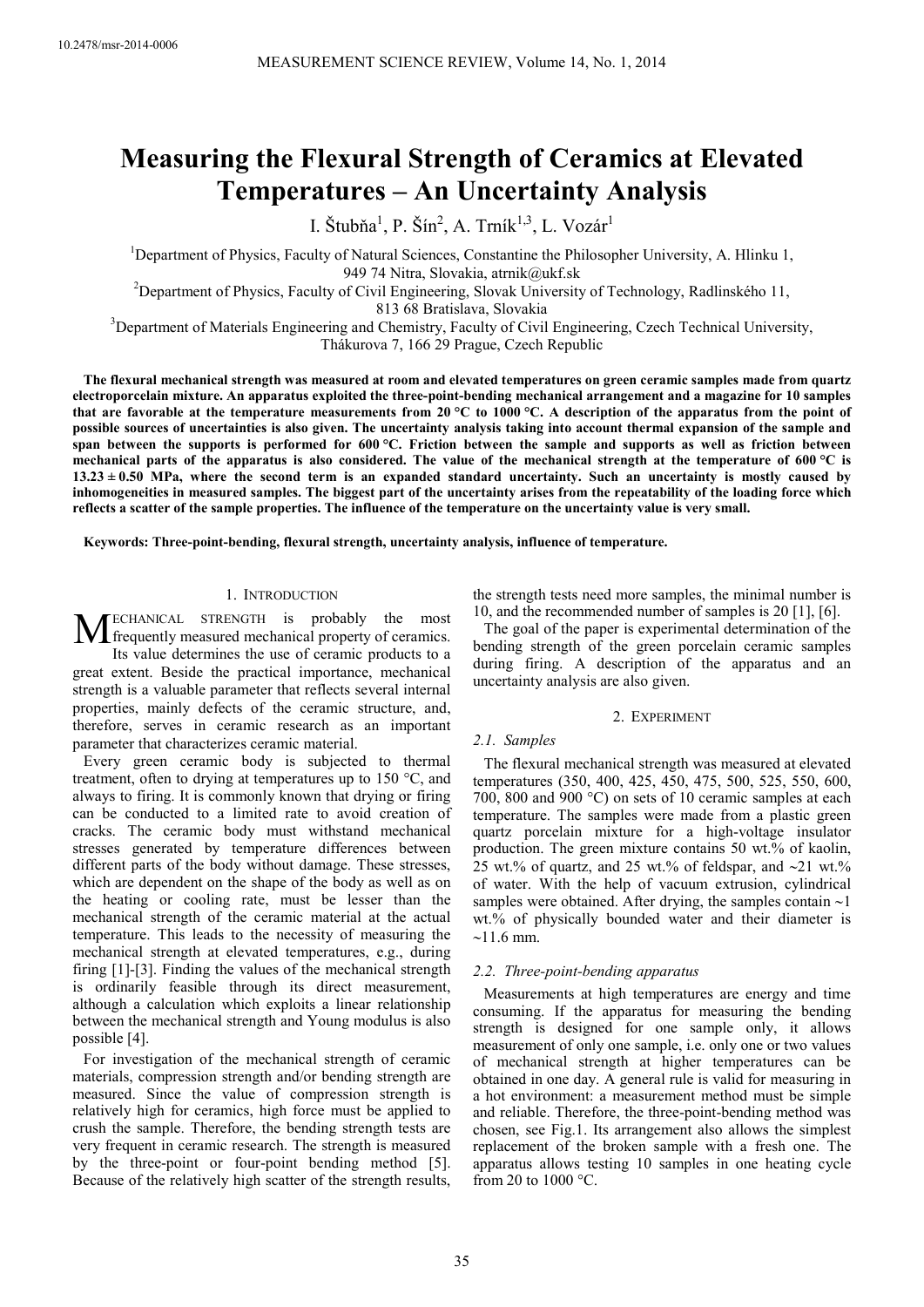The furnace (made from porous alumina bricks and refractory fiber pads) is heated with silicon carbide rods that are connected to a temperature programmer. The samples lay on the alumina cylindrical supports that are fixed on the refractory brick. The distance between the supports is  $l = 95$ mm. The temperature is measured by a Pt-PtRh10 thermocouple located next to the sample prepared for breaking.

The temperature increased linearly with a rate of 5 °C/min. When the temperature reached a chosen value, one sample was broken. The next sample was broken at the following high temperature, etc. The loading force increased linearly with a rate of 2 N/s up to the value  $F_{1f}$  at the moment of the rupture.

A loading force *F* affecting the sample is transmitted through a lever from the force  $F_1$  that is measured with dynamometer, so  $F = l_{OB} F_1 / l_{OA}$ . The values  $l_{OA} = (28.62 \pm$ 0.05) mm and  $l_{OB}$  = (111.55  $\pm$  0.05) mm are distances between the points O, B and A marked in Fig.1.

To obtain mechanical contact between the sample and the alumina rod (labeled as 6 in Fig.1.) a small loading force  $F_2$ is present before increasing the loading force  $F_1$ . The mechanical strength can be calculated from the equation

$$
\sigma_f = \frac{8l}{\pi d^3} \left( \frac{l_{OB}}{l_{OA}} F_{1f} + F_2 \right),\tag{1}
$$

where *d* is diameter of the sample. A term in the brackets represents a force affecting the sample at the moment of the rupture.



Fig.1. A principal scheme of the apparatus. 1 – support, 2 – dynamometer,  $3$  – lever,  $4$  – sample,  $5$  – furnace,  $6$  – alumina rod, 7 – counterweight, 8 – frame, 9 – alumina brick.

#### 3. EXPERIMENTAL RESULTS

Since the sample diameter and the span between the supports change with the temperature, their actual values at the temperature *t* are  $d = d_0 + \Delta d(t)$  and  $l = l_0 + \Delta l(t)$ , where  $d_0$  and  $l_0$  are the diameter and span at room temperature and  $\Delta d(t)$  and  $\Delta l(t)$  are their changes due to the thermal linear expansion. Taking into account these facts, (1) is rewritten as

$$
\sigma_f(t) = \frac{8 [l_0 + \Delta l(t)]}{\pi [d_0 + \Delta d(t)]^3} \left( \frac{l_{OB}}{l_{OA}} F_{1f}(t) + F_2 \right).
$$
 (2)

The values ∆*d*(*t*) and ∆*l*(*t*) were obtained from thermodilatometric results. The change of the span between the supports due to the thermal expansion of the refractory brick is

$$
\Delta l(t) = l_0 (3 \times 10^{-9} t^2 + 2 \times 10^{-6} t + 7 \times 10^{-6}).
$$
 (3)

Equation (3) was derived from values for alumina given in [7]. To estimate an uncertainty of the determination of  $\Delta l(t) / l_0$  we take a sensitivity  $1 \times 10^{-8}$  m which is valid for a standard dilatometer with an LVDT sensor.

The values ∆*d*(*t*) were obtained from thermodilatometric analysis of the green samples. Dilatometric curves for the sample diameter are depicted in Fig.2. Very small expansion is registered during liberation of the physically bounded water, where ordinary thermal expansion and a contraction due to the escaping of water from porous sample structure take place simultaneously. Above ∼500 °C, the contraction of the sample starts as a response to dehydroxylation. Here a small peak is also clearly visible, which is attributed to  $\alpha \rightarrow$ β phase transition of quartz [8]. An intensive contraction begins at ∼950 °C, which is the beginning of the narrow temperature interval during which the metakaolinite structure collapses and transforms into spinel (or  $\gamma$ -Al<sub>2</sub>O<sub>3</sub>).



Fig.2. Thermodilatometric curves of 5 samples.



Fig.3. Mechanical flexural strength measured at the actual temperature.

Dehydroxylation brings a rapid decrease of mechanical strength (Fig.3.) as a response to the increase in microporosity inside the kaolinite crystals [9]-[12]. But above 450 °C mechanical strength begins to increase. Such behavior can be explained only by improvement of the crystal interfaces, because the crystal interiors, damaged by dehydroxylation, remain unchanged. Dehydroxylation is a source of the electrically charged defects [9]. Many of them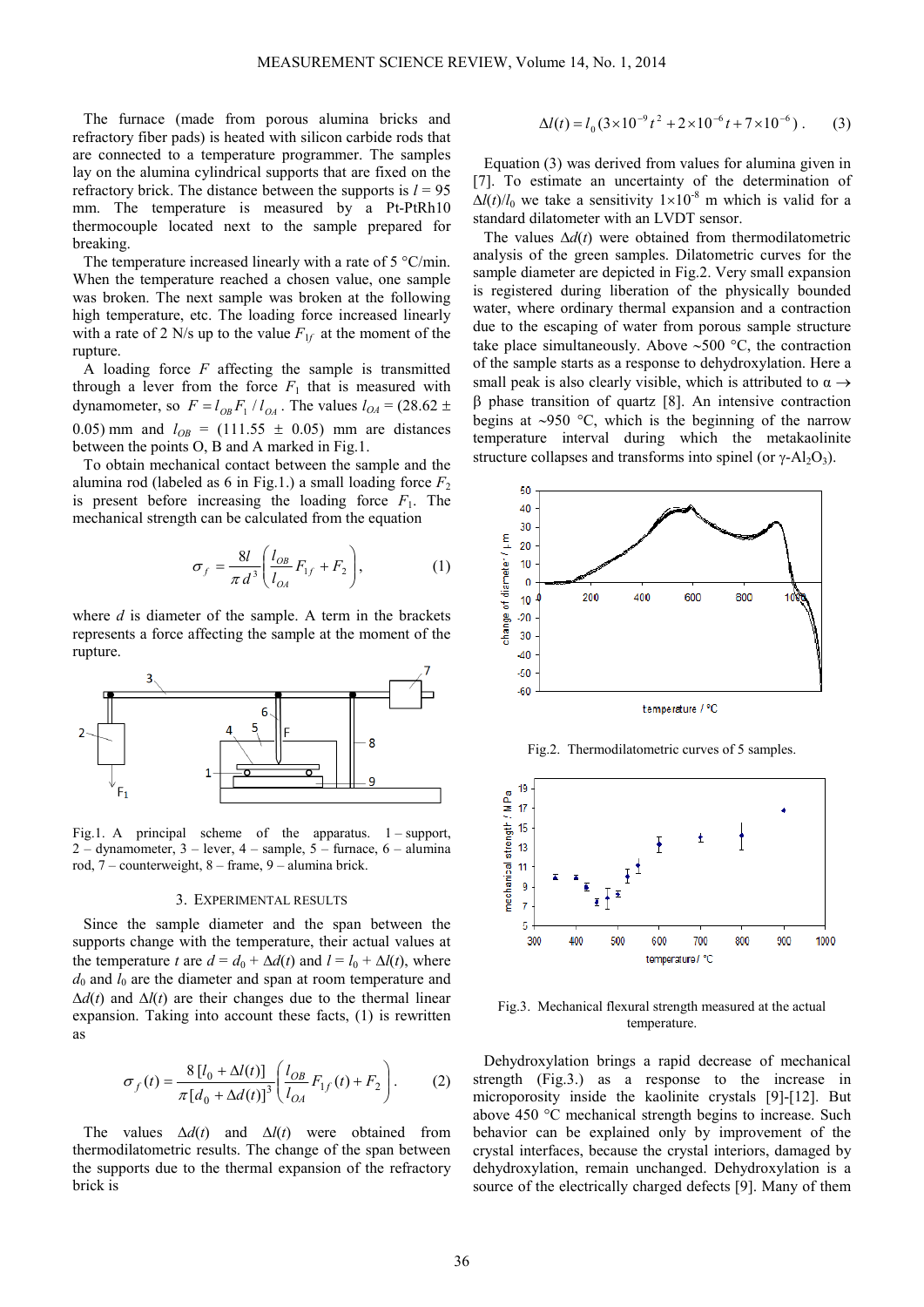are supposedly located on the crystal faces, and consequently, van der Waals electrostatic forces fortify the sample. The source of the charged defects is exhausted at the termination of dehydroxylation which is, according to Fig.2., at ∼800 °C. Above this temperature solid-state sintering prevails, and the values of the mechanical strength continue to increase [13].

## 4. UNCERTAINTY ANALYSIS

According to [14], uncertainty in measurement results is made up of components of two main categories: A and B. Type A components of the complete uncertainty are evaluated statistically. The standard uncertainty of the measured quantity  $x_i$  is

$$
u_A(x_i) = \frac{s}{\sqrt{n}} = \sqrt{\frac{\sum_{i=1}^{n} (x_i - \overline{x})^2}{n(n-1)}} \tag{4}
$$

where *s* is the standard deviation and *n* is a number of independent measurements. The numerical values of the directly measured quantities are shown in Table 1. If no correlation between measured quantities takes place, the standard uncertainty of type A is

$$
u_A(\sigma_f) = \sqrt{\sum_{i=1}^p A_i^2 u_A^2(x_i)} \quad . \tag{5}
$$

where  $p$  is a number of the directly measured quantities, which are  $F_{1f}$ ,  $F_2$ ,  $l_0$ ,  $d_0$ ,  $\Delta d(t)$ ,  $l_{OA}$  and  $l_{OB}$ . Values  $A_i$  are sensitivity coefficients calculated as partial derivatives of (2) with respect to the measured quantities, for example

$$
A_{F_{1f}} = \frac{\partial \sigma_f}{\partial F_{1f}} \approx \frac{8\left[l_0 + \Delta l(t)\right]}{\pi\left[d_0^3 + 3d_0^2 \Delta d(t)\right]l_{OA}} \tag{6}
$$

Small members containing  $[\Delta l(t)]^2$ ,  $[\Delta l(t)]^3$ ,  $[\Delta l(t)]^4$  are neglected. The next sensitivity coefficients are determined in the same way. Numerical values of these coefficients calculated by the help of values from Table 1. are presented in Table 2. The standard uncertainty of type A can be calculated according to (5)

$$
u_A(\sigma_f) = [A_{F_{1f}}^2 u_A^2(F_{1f}) + A_{F_2}^2 u_A^2(F_2) + A_{I_0}^2 u_A^2(l_0) ++ A_{d_0}^2 u_A^2(d_0) + A_{\Delta d(t)}^2 u_A^2(\Delta d(t)) ++ A_{I_{0B}}^2 u_A^2(l_{OB}) + A_{I_{0A}}^2 u_A^2(l_{OA})]^{1/2}.
$$
 (7)

The uncertainties of type B,  $u_B(x_i)$ , are calculated from the manufacturer's information, calibration certificates, or experts' estimation. Sources of these uncertainties are different, for example shift of the temperature, inhomogeneity of temperature field, impropriate performing of the experimental device, defective samples. All of these disturbances are sources of the uncertainties that do not submit to statistical treatment.

Since no reciprocal influence between measured quantities takes place, the standard uncertainty of type B is calculated by a formula

$$
u_B(\sigma_f) = \sqrt{\sum_{i=1}^m A_i^2 u_B^2(x_i)} \quad . \tag{8}
$$

The value *m* is the number of all sources of the B type uncertainties. These uncertainties can be divided into two groups. The first group reflects the uncertainty which came from the measurers: a) uncertainty with a rectangular probability density function (typical for digital measurers)  $u_B(x_i) = \text{MAE}/\sqrt{3}$ , where MAE is a maximum admissible error; b) uncertainty with a triangular probability density function (typical for analogous measurers)  $u_p(x) = r/\sqrt{12}$ . where  $r$  is the measurer resolution. The second group reflects the uncertainties of another origin but influencing the value of mechanical strength (e.g., thermal expansion of the sample).

The combined uncertainty is defined as the square root of the sum of all uncertainties, i.e.

$$
u_c(\sigma_f) = \sqrt{u_A^2(\sigma_f) + u_B^2(\sigma_f)} \tag{9}
$$

The expanded uncertainty is the combined standard uncertainty multiplied by a covering factor that is usually 2. It means that the true value is presumably within the interval  $\sigma_f \pm 2u_c(\sigma_f)$  with 95 % probability. The result of the uncertainty analysis is written as

$$
\sigma_f = \overline{\sigma_f} \pm 2u_c(\sigma_f) \ . \tag{10}
$$

Table 1. Mean values, standard deviations and standard uncertainties.

|                                      | $d_0$<br>[mm]                | $\Delta d(600 °C)$<br>${\mu}$ m | $l_0$<br>[mm]  | $\Delta l(600 °C)$<br>${\rm [µm]}$ |  |
|--------------------------------------|------------------------------|---------------------------------|----------------|------------------------------------|--|
| mean value                           | 11.63                        | 39.450                          | 95.08          | 0.217                              |  |
| standard<br>deviation                | 0.015                        | 1.214                           | 0.73           |                                    |  |
| standard<br>uncertainty<br>Eq. $(4)$ | 0.007                        | 0.543                           | 0.33           |                                    |  |
|                                      | $\boldsymbol{F}_{1f}$<br>ΙNΙ | F <sub>2</sub><br>N             | $l_{OA}$<br>mm | $l_{OB}$<br>mml                    |  |
| mean value                           | 87.84                        | 1,84                            | 286.2          | 1115.5                             |  |
| standard<br>deviation                | 11.10                        | 0.14                            | 0.8            | 0.5                                |  |
| standard<br>uncertainty<br>Eq. $(4)$ | 4.96                         | 0.04                            | 0.2            | 0.2                                |  |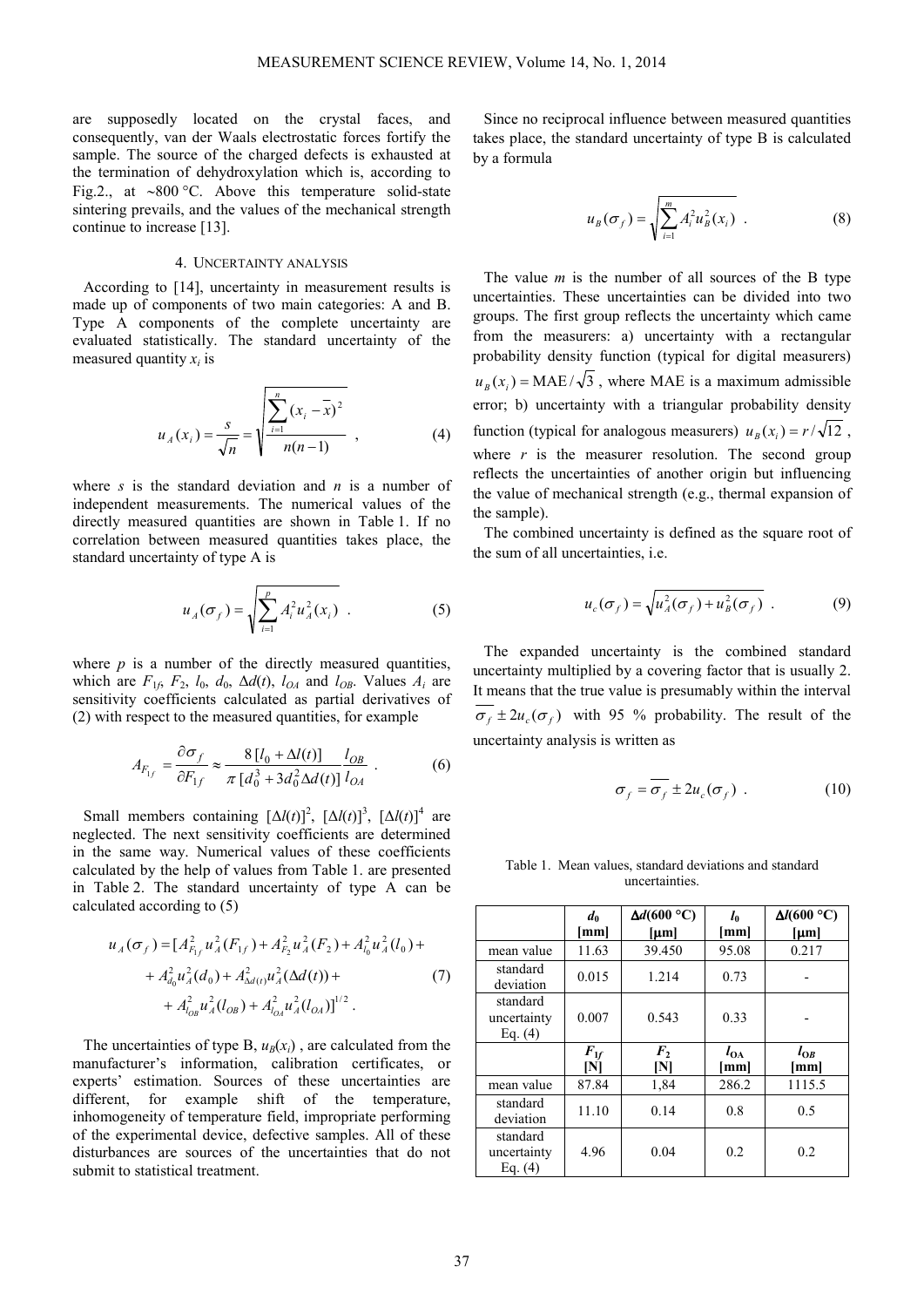|                | Source of uncertainty                                                                                                                     | <b>Type</b>    | Sensitivity coefficient $A_i$ | Uncertainty $u(x_i)$    | $A_i u(x_i)$ [Pa]                          |  |
|----------------|-------------------------------------------------------------------------------------------------------------------------------------------|----------------|-------------------------------|-------------------------|--------------------------------------------|--|
| $\mathbf{1}$   | Uncertainty of measuring<br>the force $F_{16}$ Eq. (4)                                                                                    | A              | $0.591\times10^{6}$ Pa/N      | 0.37 <sub>N</sub>       | $0.219\times10^{6}$                        |  |
| $\overline{2}$ | Uncertainty of measuring<br>the force $F_2$ , Eq. (4)                                                                                     | $\mathsf{A}$   | $0.151\times10^{6}$ Pa/N      | 0.50 <sub>N</sub>       | $0.076\times10^{6}$                        |  |
| 3              | Uncertainty of measuring<br>the span $l_0$ , Eq. (4)                                                                                      | A              | $139\times10^6$ Pa/m          | $0.134\times10^{-3}$ m  | $0.019\times10^{6}$                        |  |
| $\overline{4}$ | Uncertainty of measuring<br>the diameter $d_0$ , Eq. (4)                                                                                  | A              | $-1137\times10^{6}$ Pa/m      | $0.007\times10^{-3}$ m  | $-0.008\times10^{6}$                       |  |
| 5              | Uncertainty of measuring the thermal<br>expansion $\Delta d(t)$ , Eq. (4)                                                                 | A              | $-1137\times10^{6}$ Pa/m      | $-0.543\times10^{-6}$ m | $-0.001\times10^{6}$                       |  |
| 6              | Uncertainty of measuring $l_{OB}$ , Eq. (4)                                                                                               | A              | $11.81\times10^{6}$ Pa/m      | $0.001 \text{ m}$       | $0.012\times10^{6}$                        |  |
| $\overline{7}$ | Uncertainty of measuring $l_{OA}$ , Eq. (4)                                                                                               | A              | $46.42\times10^{6}$ Pa/m      | $0.001$ m               | $0.046\times10^{6}$                        |  |
|                | The sum of type A uncertainties, Eq. (5)                                                                                                  |                |                               |                         |                                            |  |
| 8              | Force $F_{1f}$ . MAE of dynamometer 0.01 N,<br>$u_B(F) = 0.01/\sqrt{3}$                                                                   | $\overline{B}$ | $0.591\times10^{6}$ Pa/N      | $5.77\times10^{-3}$ N   | $0.003\times10^{6}$                        |  |
| 9              | Force $F_2$ . MAE of dynamometer<br>0.01 N, $u_R(F) = 0.01/\sqrt{3}$                                                                      | B              | $0.151\times10^{6}$ Pa/N      | $5.77\times10^{-3}$ N   | $0.001\times10^{6}$                        |  |
| 10             | Support span. MAE of caliper<br>$1\times10^{-5}$ m. $u_B(l_0) = 0.00001/\sqrt{3}$                                                         | B              | $139\times10^{6}$ Pa/m        | $5.77\times10^{-6}$ m   | $0.001\times10^{6}$                        |  |
| 11             | Thermal expansion $\Delta l(600 \degree C)$ .<br>MAE of dilatometer<br>$1 \times 10^{-8}$ m $u_B(\Delta l) = 1 \times 10^{-8} / \sqrt{3}$ | B              | $139\times10^{6}$ Pa/m        | $5.77\times10^{-9}$ m   | 0.8                                        |  |
| 12             | Sample diameter. Resolution of<br>micrometer $1 \times 10^{-5}$ m.<br>$u_{B}(d_{0}) = 0.00001/\sqrt{12}$                                  | B              | $-1137\times10^{6}$ Pa/m      | $2.88\times10^{-6}$ m   | $-0.003\times10^{6}$                       |  |
| 13             | Thermal expansion $\Delta d(600 \degree C)$ .<br>MAE of dilatometer $8\times10^{-8}$ m<br>$u_{B}(\Delta l) = 8 \times 10^{-8} / \sqrt{3}$ | B              | $-1137\times10^{6}$ Pa/m      | $4.6 \times 10^{-8}$ m  | 52.3                                       |  |
| 14             | Length $l_{OB}$ . Resolution of ruler 0.001 m.<br>$u_d(OB) = 0.001/\sqrt{12}$                                                             | B              | $11.81\times10^{6}$ Pa/m      | $2.88\times10^{-4}$ m   | $0.003\times10^{6}$                        |  |
| 15             | Length $l_{OA}$ . Resolution of ruler 0.001 m.<br>$u_d(OA) = 0.001/\sqrt{12}$                                                             | B              | $46.42\times10^{6}$ Pa/m      | $2.88\times10^{-4}$ m   | $0.013\times10^{6}$                        |  |
| 16             | Influence of expansion of diameter                                                                                                        | B              | $0.151\times10^{6}$ Pa/N      | 0.27N                   | $0.041\times10^{6}$                        |  |
| 17             | Influence of expansion of span                                                                                                            | $\, {\bf B}$   | $0.151\times10^{6}$ Pa/N      | $-0.13 N$               | $-0.02\times10^{6}$                        |  |
| 18             | Friction on the supports                                                                                                                  | B              | $0.151\times10^{6}$ Pa/N      | 0.18 N                  | $0.027\times10^{6}$                        |  |
| 19             | Friction in the bearing                                                                                                                   | $\overline{B}$ | $0.151\times10^{6}$ Pa/N      | 0.05 <sub>N</sub>       | $0.008\times10^{6}$                        |  |
| $20\,$         | Deformation of the middle<br>cross-section                                                                                                | B              | $0.151\times10^{6}$ Pa/N      | $-0.4N$                 | $-0.06 \times 10^6$<br>$0.082\times10^{6}$ |  |
|                | The sum of type B uncertainties, Eq. (8)                                                                                                  |                |                               |                         |                                            |  |
|                | Uncertainty caused by the all sources, Eq. (9)                                                                                            |                |                               |                         |                                            |  |

#### Table 2. List of the uncertainties.

# 5. EVALUATION OF THE UNCERTAINTY

The uncertainty of determining the flexural strength was evaluated for a set of 10 ceramic samples measured at 600 °C at which the thermal expansion of the samples reached maximum values, see Fig.2.

The measurers used for measuring the diameter, support span, loading force, distances between points on the lever, and linear thermal expansion can be identified from Table 2. as well as their resolutions or MAE.

Beside the uncertainties connected to repeatability of the measurements (calculated from (4)) and uncertainties connected to resolution and MAE of the measurers, there are uncertainties caused by other phenomena.

*The influence of thermal expansion on the sample diameter*. The diameter changes during heating due to thermal expansion. As can be seen from (2), the sample diameter is a primary quantity that is influenced by thermal expansion. As an example, we take the temperature 600 °C, where the thermal expansion of the diameter reaches a maximum value of  $+0.04$  mm (see Fig.3., where 5 dilatometric curves of 5 green samples are depicted). This leads to a necessity to use additional force  $\Delta F_1 \approx +0.27$  N to fracture the sample, which is detectable with the dynamometer. Therefore, the thermal expansion of the diameter has to be taken into account as well as its contribution to the uncertainty budget, see Table 2.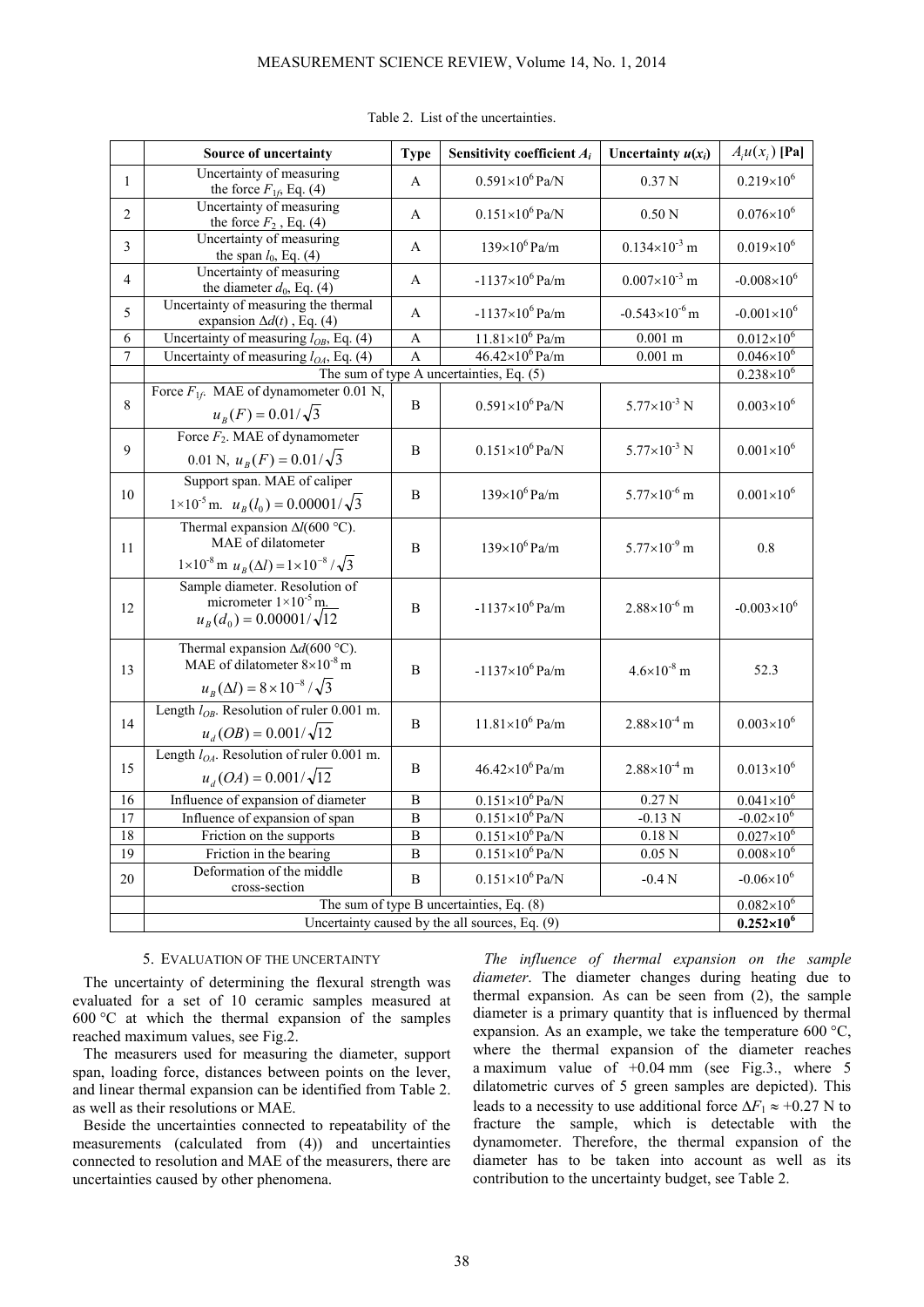*The influence of thermal expansion on the span between the supports*. The supports are located on the alumina brick, which is also subjected to thermal expansion and, therefore, the span between the supports is not constant during heating. The change of the span is given by (3) and  $\Delta l$ (600 °C) ≈ +0.22 mm. It transforms into the decrease of the loading force  $\Delta F_1 \approx -0.13$  N.

*The influence of friction between the sample and supports*. The sample slides on supports during bending. To overcome friction between the sample and the supports, it is necessary to raise the force  $F_1$ . We experimentally found that the friction coefficient between alumina and the sample is  $\mu$  = 0.47 and we suppose that this coefficient is independent of the temperature. The friction force at  $600\,^{\circ}\text{C}$  is approximately 45 N on both supports which represents ∆*F*<sup>1</sup>  $\approx +0.18$  N.

*The influence of friction in the bearing*. There is also friction in the bearing (point O in Fig.1.) if the lever rotates. Considering the steel-steel friction coefficient  $\mu = 0.8$ , loading force  $F_{1f}$  at 600 °C and dimensions of the apparatus, we obtain an additional force  $\Delta F_1 \approx +0.05$  N to overcome this friction.

*The influence of change of temperature*. The test at the chosen temperature, e.g., 600 °C, cannot be performed in a very short time. To reach *F*1*<sup>f</sup>* ≈ 88 N requires a time of ∼44 s that speaks to the increase in temperature of ∼3.7 °C, because the temperature continues to increase linearly. The course of the relationship between the mechanical strength and temperature is not steep (it can be seen after completing the test at all temperatures, as seen in Fig.3.) and the change of the mechanical strength during heating interval of 3.7 °C is negligible. Therefore, this source of uncertainty was ignored. The influence of such small temperature difference on the span between supports and diameter of the sample was also ignored.

*The influence of inhomogeneity of the temperature field*. If the temperature is not distributed uniformly along the sample, in general, its properties become a function of the location. For the three-point-bending, the mechanical strength is determined only by the material properties in a narrow volume in the middle of the sample just under the alumina rod. The temperature field can be considered as homogeneous in this place.

*The influence of the compressed zone*. The alumina rod creates a small compressed zone in the sample under the contact, which lowers the effective cross section of the sample, i.e.  $d_{ef} < d$ . Therefore, to fracture the thinner sample we need the force  $k \times F_1$ , where coefficient  $k = (1 - 4d/3\pi l)$  [15], i.e. we need 83.44 N instead of 87.84 N as was theoretically expected on the sample without the compressed zone. The influence of the compressed zone transforms into  $\Delta F_1$  = – 0.4 N.

The value of the mechanical strength can be written as  $\sigma_f$ =  $13.23 \pm 0.27$  MPa. If we use the expanded uncertainty, then  $\sigma_f$  = 13.23  $\pm$  0.50 MPa at 600 °C. It represents a relative uncertainty of 2 % or a relative expanded uncertainty of 4 %.

### 6. CONCLUSIONS

The uncertainty analysis of the measurement of mechanical strength by the three-point-bending method at elevated temperatures shows that the expanded relative uncertainty is ∼4 %. The biggest part of the uncertainty arises from the repeatability of the loading force. Such an uncertainty is caused by inhomogeneities in measured samples. The B type uncertainties are relatively small. The influence of the temperature on the sample dimensions and span between the supports is negligible from the viewpoint of the measurement of the mechanical strength. If the threepoint-bending method is used, inhomogeneity of the thermal field does not play any role.

#### ACKNOWLEDGMENT

This work was supported by the grant VEGA 1/0646/12 and VEGA 1/0869/13. Author A.T. gratefully acknowledges financial support from the Czech Science Foundation, Project No. P105/12/G059. The authors also thank the ceramic plant PPC Čab for samples.

#### **REFERENCES**

- [1] Menčík, J. (1990). *Strength and Fracture of Glass and Ceramics*. Praha: SNTL. (in Czech)
- [2] Kozík, T., Roháč, J., Štubňa, I. (1990). A contribution to optimization of firing the electroporcelain insulators, I: Calculation of the temperature and stress fields in the insulator during its firing. *Sklář a keramik*, 40 (7), 208-212. (in Slovak)
- [3] Kozík, T., Roháč, J., Štubňa, I. (1990). A contribution to optimization of firing the electroporcelain insulators, II: Influence of the size and heating rate on mechanical stress. *Sklář a keramik*, 40 (8-9), 232-235. (in Slovak)
- [4] Štubňa, I., Trník, A., Šín, P., Sokolář, R., Medveď, I. (2011). Relationship between mechanical strength and Young modulus in traditional ceramics. *Materiali in Tehnologije*, 45 (4), 375-378.
- [5] ASTM International. (2008). *Standard test method for flexural strength of advanced ceramics at ambient temperature.* ASTM Standard C1161-02c(2008)e1.
- [6] Vycudilík, P. (1978). Influence of the sample shape on mechanical strength of green clay material. *Sklář a keramik*, 28 (10), 301-308. (in Czech)
- [7] Netzch-Gerätebau GmBH. *Betriebsanleitung 10.68 402.E.* (in German)
- [8] Štubňa, I., Trník, A., Vozár, L. (2007). Thermomechanical analysis of quartz porcelain in temperature cycles. *Ceramics International*, 33 (7), 1287-1291.
- [9] Freund, F. (1967). Kaolinite-metakaolinite, a model of a solid with extremely high lattice defect concentration. *Berichte Deutsche Keramische Geselschaft*, 44 (N4), 5-13. (in German)
- [10] Štubňa, I., Kozík, T. (1997). Permeability of the electroceramics to gas and its dependence on the firing temperature. *Ceramics International*, 23 (3), 247-249.